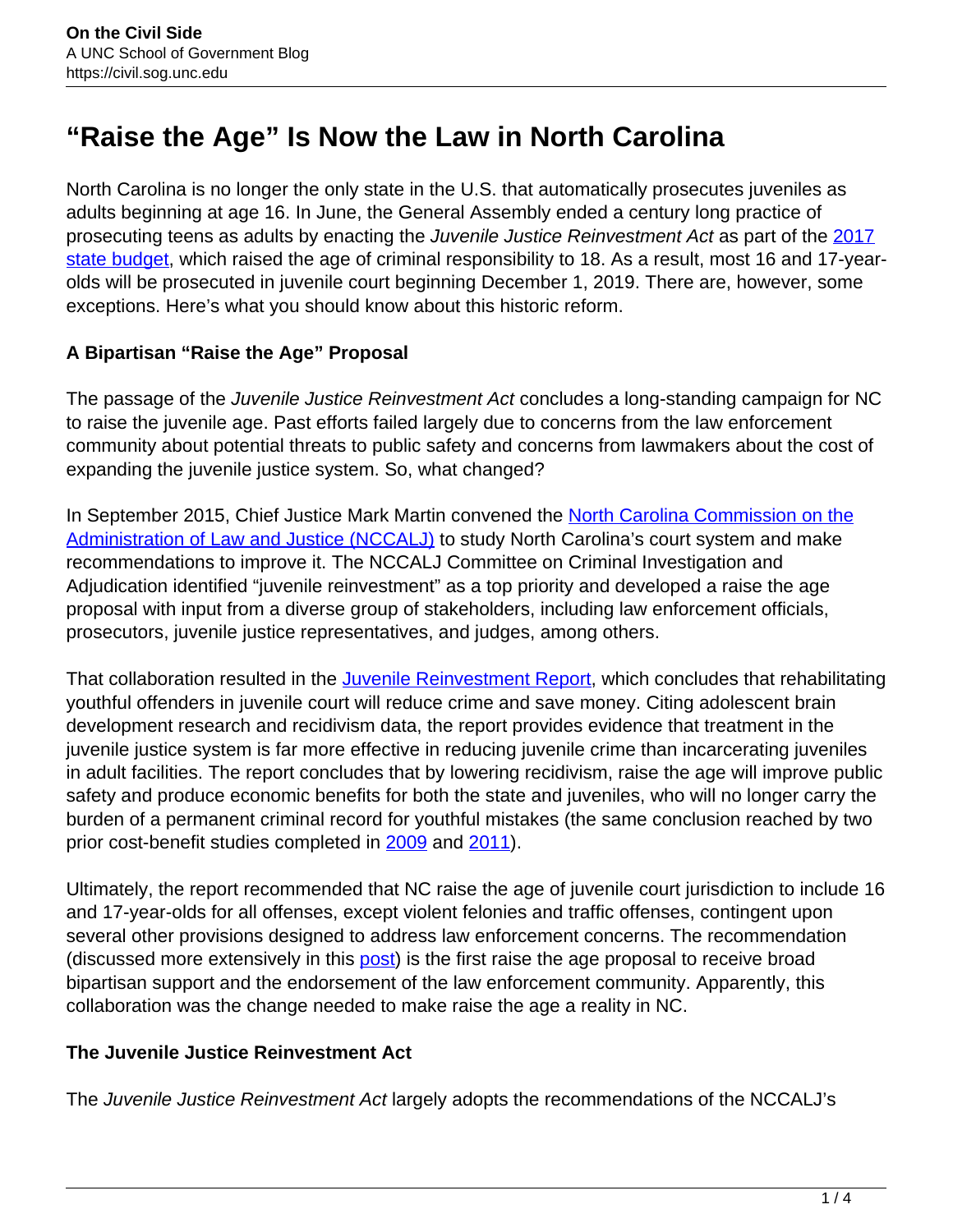juvenile reinvestment report, with some exceptions. The Act increases the age of juvenile court jurisdiction to include all crimes and infractions committed by 16 and 17-year-olds, excluding motor vehicle offenses, and requires the automatic transfer to adult court of 16 and 17-year-olds who commit Class A-G felonies. Numerous other changes address victims' rights, disclosure of information to law enforcement, juvenile records, and juvenile gang activity. Although the age increase is not effective until December 1, 2019, parts of the Act were immediately effective on July 1, 2017, when the Act became law, and other parts will become effective on October 1, 2017. Here are some of the highlights. (A more detailed summary is available here)

# **Effective December 1, 2019, and applicable to offenses committed on or after that date:**

# Juvenile Age Increase

A "delinquent juvenile," as defined by G.S. 7B-1501(7), will include 16 and 17-year-olds who commit crimes or infractions, "excluding violation of the motor vehicle laws," or indirect contempt by a juvenile. Thus, 16 and 17-year-olds will continue to be prosecuted in adult court for traffic offenses. Also, under amended G.S. 7B-1604, once a juvenile has been convicted of any offense in either district or superior court, "including a violation of the motor vehicle laws," the juvenile must be prosecuted as an adult for all subsequent offenses. This means that teens who already have an adult conviction when raise the age becomes effective will not be included.

Although the Act does not define which motor vehicle offenses trigger the exclusion from juvenile court jurisdiction, it appears that it applies to offenses defined by the Motor Vehicle Act (*i.e.*, Chapter 20 of the General Statutes). It is less clear whether other motor vehicle offenses, such as unauthorized use of a motor vehicle (G.S. 14-72.2) or breaking and entering a motor vehicle (G.S. 14-56), would also trigger the exclusion. Presumably, a teenager with a prior conviction for speeding might be excluded from juvenile court jurisdiction while the exclusion might not apply to a teenager with a prior conviction for a non-Chapter 20 motor vehicle offense.

# Maximum Age of Jurisdiction

The juvenile court's jurisdiction will continue to age 19 for offenses committed by 16-year-olds, and to age 20 for offenses committed by 17-year-olds, unless terminated earlier by the court. However, the court's original jurisdiction over felonies and related misdemeanors will continue indefinitely for the purpose of conducting probable cause and transfer hearings and either transferring the case to superior court or dismissing the petition. This provision allows the state to prosecute juveniles for felony offenses that are discovered after they have aged out of juvenile court.

#### Expedited Transfer for Class A-G Felonies

Once the age increase becomes effective, all offenses committed by 16 and 17-year-olds will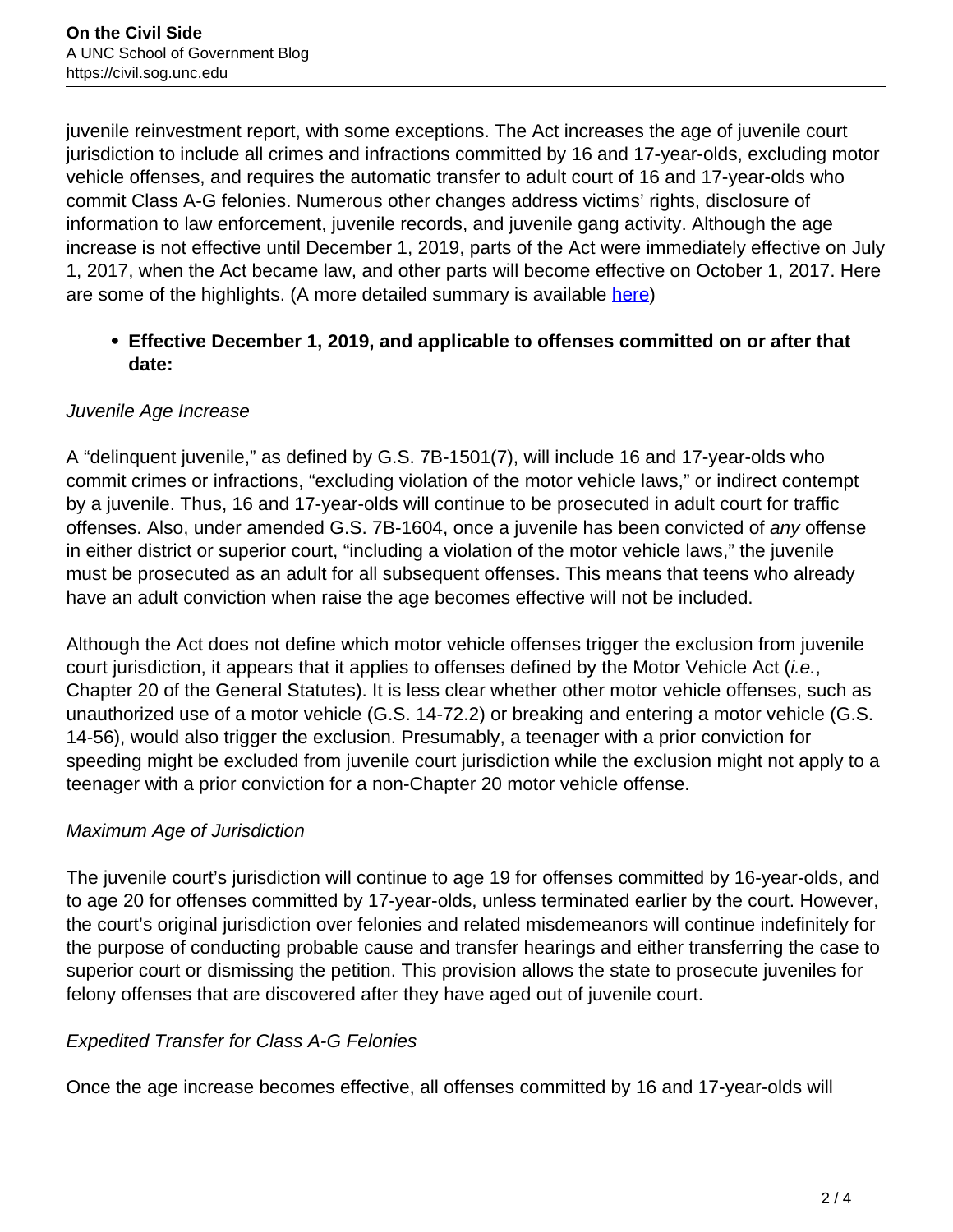originate in juvenile court. However, for Class A-G felonies committed by 16 and 17-year-olds, transfer to superior court will be mandatory upon either of the following: (1) notice of an indictment, or (2) a finding of probable cause by the court. By requiring that all juvenile offenses begin in juvenile court, the Act gives prosecutors some discretion to retain mandatory transfer cases in juvenile court by reducing the charges based upon further investigation or discovery that occurs prior to the filing of an indictment or a probable cause hearing.

# Juvenile Gang Suppression

Juvenile court counselors must begin conducting "gang assessments" during juvenile intake and maintain the results of these assessments in the juvenile's confidential record. If the court finds that a delinquent act was committed as part of "criminal gang activity," as defined by new G.S. 7B-2508.1, the court must increase the juvenile's disposition level one level higher than provided for by the disposition chart. Modeled after the **NC Criminal Gang Suppression Act**, G.S. 7B-2508.1 defines the terms "criminal gang," "criminal gang activity," and "criminal gang member." These new provisions do not specify the burden of proof or methods of proof required to support the disposition enhancement, which may result in procedural challenges for prosecutors and judges, unless clarified.

# **Effective October 1, 2017, and applicable to complaints filed on or after that date:**

# Victims' Rights

Juvenile court counselors must share more information with victims about the evaluation of juvenile complaints and inform victims of their right to request that a prosecutor review a court counselor's decision not to file a petition. Previously, the right to appeal a court counselor's filing decision applied only to complainants, who are typically law enforcement officers in delinquency cases.

# Law Enforcement Access to Information

Juvenile court counselors must begin tracking consultations with law enforcement officers that do not result in the filing of a juvenile petition. A consultation occurs, for example, when a law enforcement officer refers a juvenile to the Division of Adult Correction and Juvenile Justice who is released without further action. In addition to tracking these consultations, court counselors must share with officers, upon request, information related to prior law enforcement consultations and the juvenile's delinquency record to assist officers when investigating matters that could lead to the filing of a complaint. Law enforcement officers may not obtain copies of juvenile records and must maintain the confidentiality of any information received.

# **Effective July 1, 2017:**

# Electronic Records